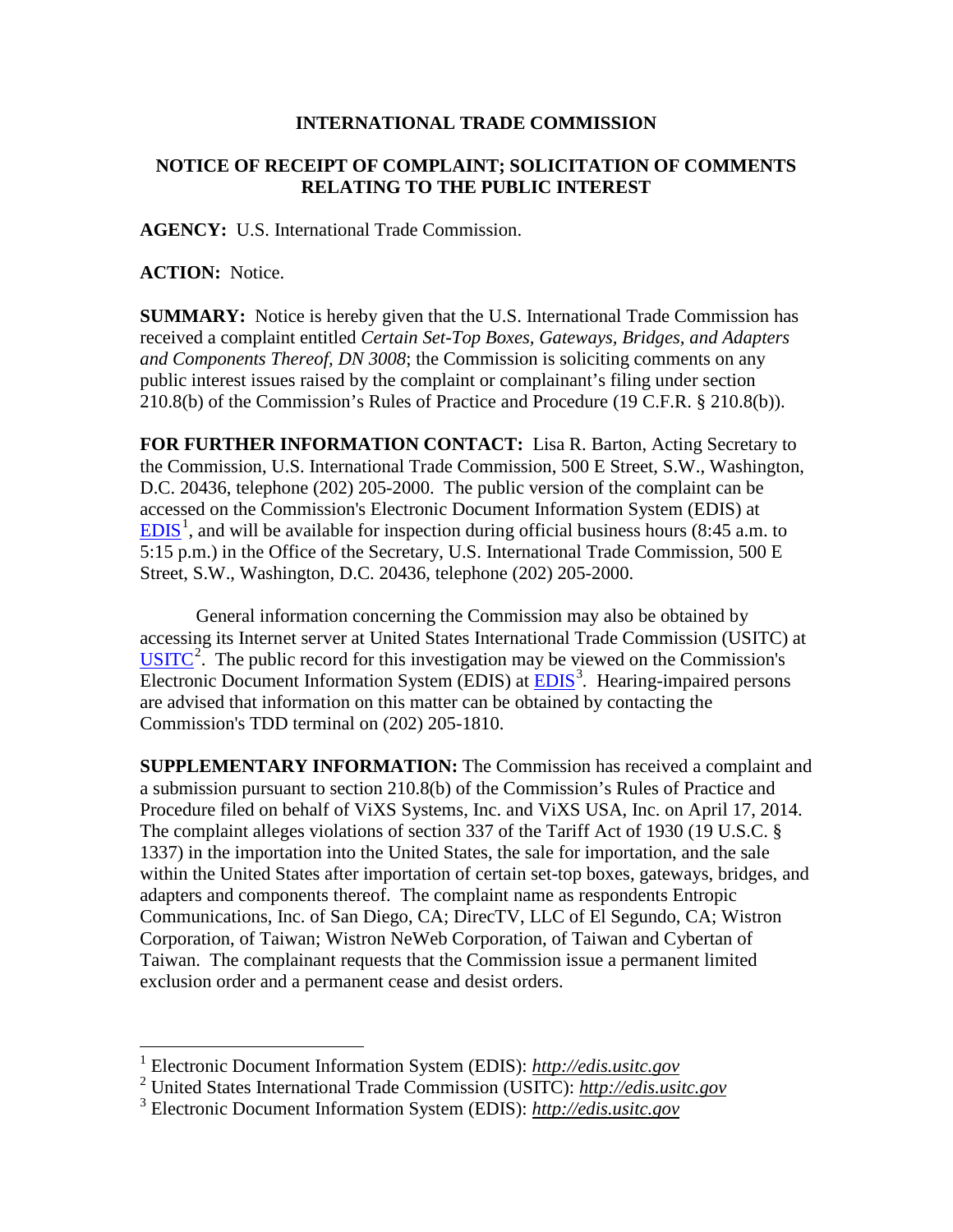Proposed respondents, other interested parties, and members of the public are invited to file comments, not to exceed five (5) pages in length, inclusive of attachments, on any public interest issues raised by the complaint or section 210.8(b) filing. Comments should address whether issuance of the relief specifically requested by the complainant in this investigation would affect the public health and welfare in the United States, competitive conditions in the United States economy, the production of like or directly competitive articles in the United States, or United States consumers.

In particular, the Commission is interested in comments that:

- (i) explain how the articles potentially subject to the requested remedial orders are used in the United States;
- (ii) identify any public health, safety, or welfare concerns in the United States relating to the requested remedial orders;
- (iii) identify like or directly competitive articles that complainant, its licensees, or third parties make in the United States which could replace the subject articles if they were to be excluded;
- (iv) indicate whether complainant, complainant's licensees, and/or third party suppliers have the capacity to replace the volume of articles potentially subject to the requested exclusion order and/or a cease and desist order within a commercially reasonable time; and
- (v) explain how the requested remedial orders would impact United States consumers.

Written submissions must be filed no later than by close of business, eight calendar days after the date of publication of this notice in the *Federal Register*. There will be further opportunities for comment on the public interest after the issuance of any final initial determination in this investigation.

Persons filing written submissions must file the original document electronically on or before the deadlines stated above and submit 8 true paper copies to the Office of the Secretary by noon the next day pursuant to section 210.4(f) of the Commission's Rules of Practice and Procedure (19 C.F.R. § 210.4(f)). Submissions should refer to the docket number ("Docket No.3008") in a prominent place on the cover page and/or the first page. (See Handbook for [Electronic Filing Procedures](http://www.usitc.gov/secretary/fed_reg_notices/rules/handbook_on_electronic_filing.pdf), *Electronic Filing Procedures*<sup>[4](#page-1-0)</sup>). Persons with questions regarding filing should contact the Secretary (202-205-2000).

Any person desiring to submit a document to the Commission in confidence must request confidential treatment. All such requests should be directed to the Secretary to

 $\overline{a}$ 

<span id="page-1-0"></span><sup>4</sup> Handbook for Electronic Filing Procedures:

http://www.usitc.gov/secretary/fed\_reg\_notices/rules/handbook\_on\_electronic\_filing.pdf